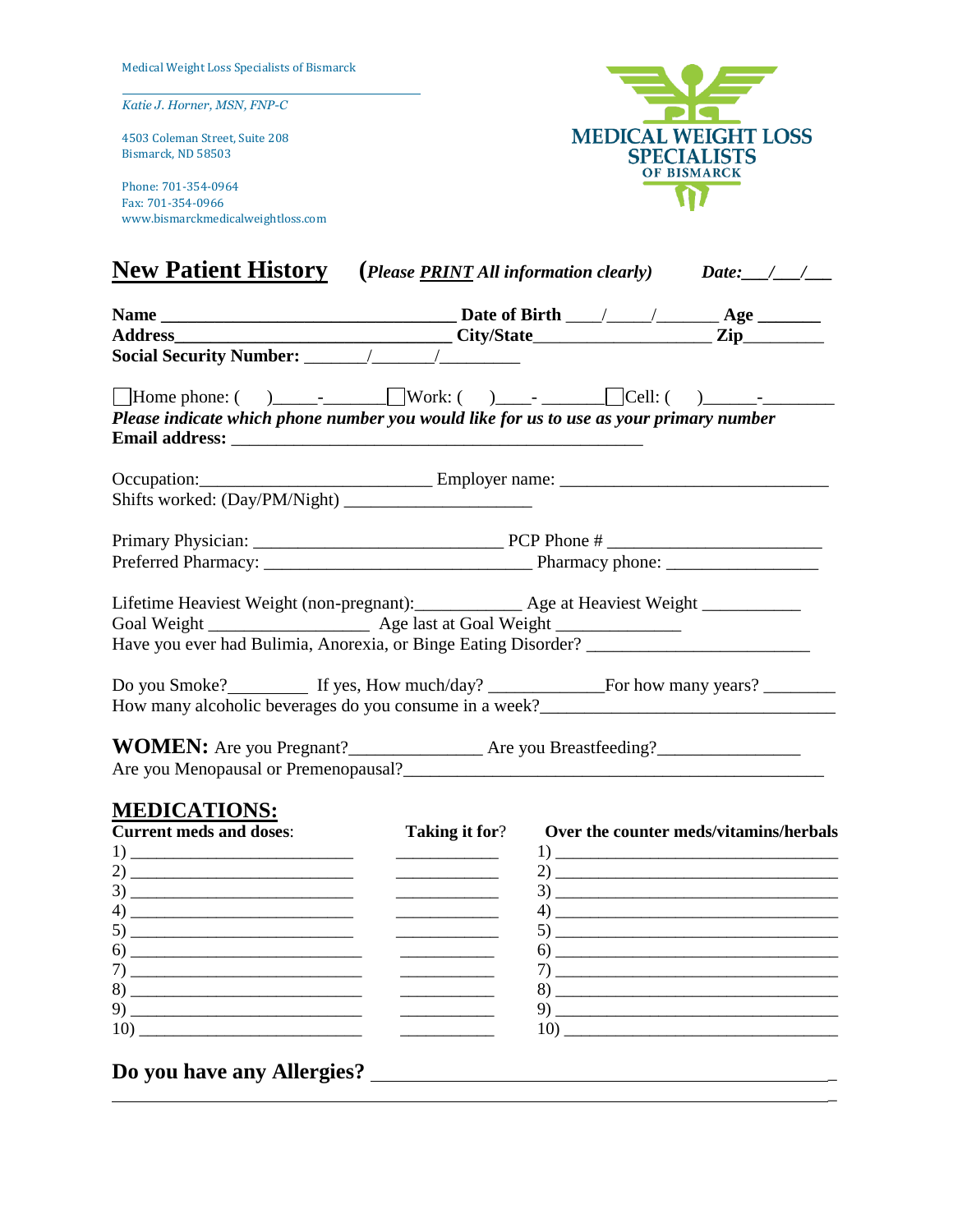# **MEDICAL HISTORY:**

What serious illnesses have you had in the past? \_\_\_\_\_\_\_\_\_\_\_\_\_\_\_\_\_\_\_\_\_\_\_\_\_\_\_\_\_\_\_\_\_\_\_\_\_\_\_\_\_\_\_\_\_\_

What surgeries have you had in the past? \_\_\_\_\_\_\_\_\_\_\_\_\_\_\_\_\_\_\_\_\_\_\_\_\_\_\_\_\_\_\_\_\_\_\_\_\_\_\_\_\_\_\_\_\_\_\_\_\_\_\_

### **Please check medical conditions YOU have been diagnosed with in the past or currently:**

\_\_\_\_\_\_\_\_\_\_\_\_\_\_\_\_\_\_\_\_\_\_\_\_\_\_\_\_\_\_\_\_\_\_\_\_\_\_\_\_\_\_\_\_\_\_\_\_\_\_\_\_\_\_\_\_\_\_\_\_\_\_\_\_\_\_\_\_\_\_\_\_\_\_\_\_\_\_\_\_\_\_\_\_\_

| Past or current drug or alcohol problems                                |
|-------------------------------------------------------------------------|
| Depression or anxiety                                                   |
| Diabetes: Type 1(juvenile) or 2(adult)?                                 |
| <b>Gestational Diabetes</b>                                             |
| Insulin Resistance/Prediabetes/BorderlineDiabetes/Dysmetabolic Syndrome |
| Polycystic Ovarian Syndrome                                             |
| <b>Heart Burn</b>                                                       |
| Glaucoma (Open or Narrow Angle?)                                        |
| <b>High Cholesterol</b>                                                 |
| <b>High Blood Pressure</b>                                              |
| Heart Disease/Heart Attack/Heart Failure                                |
| Arrhythmia                                                              |
| Heart Valve Problems/ Heart Murmurs                                     |
| Do you have a pacemaker: YES OR NO                                      |
| Do you have a defibrillator: YES OR NO                                  |
| History of passing out (syncope)                                        |
| Asthma                                                                  |
|                                                                         |
| ADHD (Attention deficit disorder)                                       |
|                                                                         |
|                                                                         |
|                                                                         |
| Obstructive sleep apnea (use a CPAP?)                                   |
| Insomnia/ other sleep disorders                                         |
|                                                                         |
|                                                                         |

# **Please circle if you have been having any of the following symptoms**

| 1) Weakness               | 8) Thick tongue          | 15) Swollen feet       | 22) Swelling of face & eyelids |
|---------------------------|--------------------------|------------------------|--------------------------------|
| 2) Dry, Coarse skin       | 9) Coarse hair           | 16) Hoarseness         | 23) Excessive/painful menses   |
| 3) Tired/fatigue          | 10) Pale skin            | 17) Loss of appetite   | 24) Emotional Instability      |
| 4) Slow speech            | 11) Constipation         | 18) Poor memory        | 25) Depression                 |
| 5) Slow movement          | 12) Gain in weight       | 19) Nervousness        | 26) Headaches                  |
| 6) Coldness and cold skin | 13) Loss of hair         | 20) Heart palpitations |                                |
| 7) Diminished sweating    | 14) Difficulty breathing | 21) Brittle nails      |                                |

## □ **Please check here if none of the above 26 symptoms apply to you**